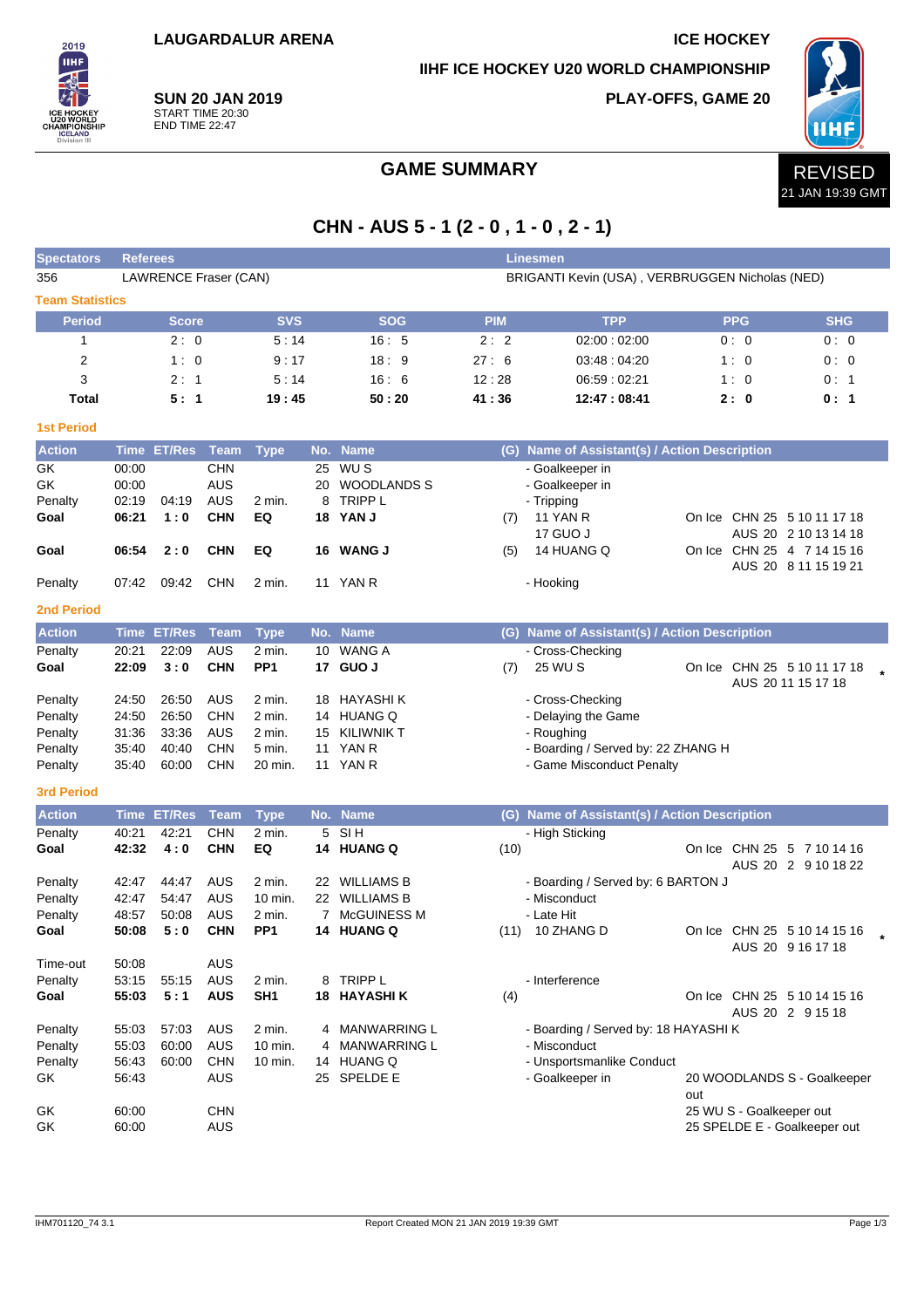**SUN 20 JAN 2019** START TIME 20:30 END TIME 22:47

## **IIHF ICE HOCKEY U20 WORLD CHAMPIONSHIP**

**PLAY-OFFS, GAME 20**



### **Goalkeeper Records**

2019 **IIHF** 

#### **Team : CHN - China Team : AUS - Australia**

| No. Name        |    | SOG SVS | <b>MIP</b> | No. Name         | SOG SVS | <b>MIP</b> |
|-----------------|----|---------|------------|------------------|---------|------------|
| 25 WU Siming    | 20 | 19      | 60:00      | 20 WOODLANDS Seb | 48      | 43 56:43   |
| 20 ZHANG Yuhang |    |         |            | 25 SPELDE Ethan  |         | 03:17      |

#### **Game Statistics**

| Team : CHN (red)   |                             |   |             |          |                |             |                |                |        |                |                |                |                        |             |
|--------------------|-----------------------------|---|-------------|----------|----------------|-------------|----------------|----------------|--------|----------------|----------------|----------------|------------------------|-------------|
|                    | Head Coach: KOELLIKER Jakob |   |             |          |                |             |                |                |        |                |                | Shots on Goal  |                        |             |
| No. Pos.           | <b>Name</b>                 | G | A           | P        | <b>PIM</b>     | $FO+$       | FO-            | $FO+/-$        | FO%    |                | $\overline{2}$ | 3              | <b>TS</b><br><b>OT</b> | $+/-$       |
| 5 D                | $SI$ Hanwen +C              | 0 | 0           | 0        | $\overline{2}$ | 0           | 0              | 0              | 0.00   | $\overline{2}$ |                | 0              | 3                      | $+1$        |
| 8 F                | <b>WANG Yulong</b>          | 0 | $\Omega$    | 0        | 0              | 0           | 0              | $\Omega$       | 0.00   | 2              |                | 0              | 3                      | 0           |
| 10 D               | <b>ZHANG Dehan</b>          | 0 |             |          | 0              | 0           | 0              | $\Omega$       | 0.00   | 2              | $\overline{2}$ | 2              | 6                      | $+1$        |
| $\mathsf{F}$<br>17 | GUO Jianing                 |   |             | 2        | 0              | 0           | 0              | 0              | 0.00   | 1              | 3              | 4              | 8                      | $+1$        |
| 18 F               | YAN Juncheng +A             | 1 | $\mathbf 0$ |          | $\Omega$       | 14          | 12             | $\overline{2}$ | 53.85  | $\mathbf{1}$   |                | 1              | 3                      | $+1$        |
| 4 D                | <b>ZONG Hanming</b>         | 0 | 0           | 0        | 0              | 0           | 0              | 0              | 0.00   | 0              | 2              | 0              | 2                      | $+1$        |
| 7 D                | CHANG Jiuyuan               | 0 | $\Omega$    | 0        | 0              | 0           |                | $-1$           | 0.00   | 0              | 0              | 2              | 2                      | $+2$        |
| 14 F               | HUANG Qianyi +A             | 2 |             | 3        | 12             | 15          | 6              | 9              | 71.43  | 3              |                | 3              | 7                      | $+1$        |
| 15 F               | CHU Songze (BP)             | 0 | 0           | $\Omega$ | 0              | 1           | 0              | 1              | 100.00 | 0              |                | $\overline{2}$ | 3                      | $\mathbf 0$ |
| 16 F               | WANG Jing                   |   | 0           |          | 0              | $\mathbf 0$ | $\overline{2}$ | $-2$           | 0.00   | 1              | 0              | 0              |                        | $+1$        |
| 6 D                | JIN Zhiao                   | 0 | 0           | 0        | 0              | 0           | 0              | 0              | 0.00   | 0              | 0              | 0              | 0                      | 0           |
| 12 F               | <b>YU Jilong</b>            | 0 | 0           | 0        | 0              | 0           | $\mathbf 0$    | 0              | 0.00   | 0              | $\mathbf 0$    |                |                        | 0           |
| 13 D               | YANG Jiayi                  | 0 | 0           | 0        | 0              | 0           | 0              | 0              | 0.00   | 1              |                | 0              | 2                      | $\pmb{0}$   |
| $\mathsf{F}$<br>19 | LI Mingjue                  | 0 | $\Omega$    | $\Omega$ | 0              | 6           | 6              | $\Omega$       | 50.00  | 2              |                |                | 4                      | $\mathbf 0$ |
| 22 F               | <b>ZHANG Haoran</b>         | 0 | 0           | 0        | 0              | $\mathbf 0$ | 0              | $\Omega$       | 0.00   | 0              | $\mathbf 0$    | 0              | 0                      | $\mathbf 0$ |
| D<br>9             | FU Erkang                   | 0 | 0           | 0        | 0              | 0           | 0              | 0              | 0.00   | 0              | 1              | 0              |                        | 0           |
| D<br>11            | YAN Ruinan                  | 0 |             |          | 27             | 0           | 0              | 0              | 0.00   | 1              | 3              | 0              | 4                      | $+1$        |
| F<br>21            | <b>WANG Zigiao</b>          | 0 | 0           | $\Omega$ | 0              | $\mathbf 0$ | 0              | $\Omega$       | 0.00   | 0              | 0              | 0              | 0                      | $\mathbf 0$ |
| GK<br>20           | <b>ZHANG Yuhang</b>         | 0 | 0           | 0        | 0              |             |                |                |        | 0              | 0              | 0              | 0                      |             |
| 25 GK              | <b>WU Siming</b>            | 0 |             |          | $\Omega$       |             |                |                |        | 0              | 0              | 0              | 0                      |             |
| <b>Total</b>       |                             | 5 | 5           | 10       | 41             | 36          | 27             | 9              | 57.14  | 16             | 18             | 16             | 50                     |             |

| Team: AUS (white)  |                          |          |          |             |                |                |          |              |        |   |                |                      |                        |             |
|--------------------|--------------------------|----------|----------|-------------|----------------|----------------|----------|--------------|--------|---|----------------|----------------------|------------------------|-------------|
|                    | Head Coach: RUCK David   |          |          |             |                |                |          |              |        |   |                | <b>Shots on Goal</b> |                        |             |
| No. Pos.           | <b>Name</b>              | G        | A        | P           | <b>PIM</b>     | $FO+$          | FO-      | <b>FO+/-</b> | FO%    |   | $\overline{2}$ | 3                    | <b>OT</b><br><b>TS</b> | $+/-$       |
| 4 F                | MANWARRING Liam +A       | 0        | $\Omega$ | $\Omega$    | 12             | 0              | 2        | $-2$         | 0.00   | 0 | 2              | 0                    | 2                      | 0           |
| 7F                 | <b>McGUINESS Marcel</b>  | 0        | $\Omega$ | $\Omega$    | 2              | 1              | 4        | $-3$         | 20.00  | 0 | $\Omega$       | 0                    | 0                      | $\mathbf 0$ |
| D<br>10            | <b>WANG Arthur</b>       | 0        | $\Omega$ | $\Omega$    | $\overline{2}$ | 0              | 0        | 0            | 0.00   | 0 | 0              | 1                    |                        | $-2$        |
| 12 F               | VASQUEZ Jeremy           | 0        | $\Omega$ | $\Omega$    | $\Omega$       |                | 8        | -1           | 46.67  | 0 | 3              | 0                    | 3                      | 0           |
| 13 D               | SABLES Dylan             | 0        | 0        | $\mathbf 0$ | 0              | 0              | 0        | $\Omega$     | 0.00   | 0 | 0              | 0                    | 0                      | $-1$        |
| 2 F                | <b>LODGE Yannic</b>      | 0        | 0        | 0           | 0              | 1              | 0        | 1            | 100.00 | 0 | 0              | 1                    |                        | $-1$        |
| 9<br>D             | <b>FAHMY Lachlan</b>     | $\Omega$ | $\Omega$ | $\Omega$    | $\mathbf 0$    | 0              | $\Omega$ | $\Omega$     | 0.00   | 0 |                | 0                    |                        | $\mathbf 0$ |
| F<br>14            | <b>ROZENBERG Fredrik</b> | $\Omega$ | $\Omega$ | 0           | $\Omega$       | $\Omega$       | $\Omega$ | $\Omega$     | 0.00   | 0 | 0              | 0                    | $\Omega$               | $-1$        |
| F<br>17            | <b>CHEN Andrew</b>       | 0        | 0        | $\Omega$    | 0              | 0              | 0        | 0            | 0.00   | 0 | 0              | 0                    | 0                      | $\mathbf 0$ |
| 18 D               | HAYASHI Kenshin +A (BP)  |          | $\Omega$ |             | $\overline{2}$ | $\overline{2}$ | 13       | $-11$        | 13.33  | 2 |                | $\overline{2}$       | 5                      | $-1$        |
| D<br>8             | <b>TRIPP Lachlan</b>     | 0        | 0        | 0           | 4              | 0              | 0        | 0            | 0.00   | 0 | 0              | 0                    | 0                      | $-1$        |
| F<br>11            | BRUNT Jordon +C          | 0        | $\Omega$ | $\Omega$    | 0              |                | $\Omega$ | $\mathbf{1}$ | 100.00 | 0 |                | 1                    | $\overline{2}$         | $-1$        |
| D<br>15            | <b>KILIWNIK Thomas</b>   | $\Omega$ | $\Omega$ | $\Omega$    | $\overline{2}$ | 0              | $\Omega$ | 0            | 0.00   | 0 | 0              | $\Omega$             | 0                      | 0           |
| F<br>19            | SILLATO Aiden            | 0        | $\Omega$ | $\Omega$    | $\Omega$       | 15             | 8        |              | 65.22  | 3 | 0              |                      | 4                      | $-1$        |
| 21 F               | <b>WARDLAW Alexander</b> | $\Omega$ | $\Omega$ | $\mathbf 0$ | $\Omega$       | 0              | $\Omega$ | $\Omega$     | 0.00   | 0 |                | 0                    | 1                      | $-1$        |
| F<br>6             | <b>BARTON James</b>      | 0        | 0        | 0           | 0              | 0              | 0        | 0            | 0.00   | 0 | 0              | 0                    | 0                      | 0           |
| F<br>16            | <b>RANSOME Jack</b>      | 0        | $\Omega$ | $\Omega$    | 0              | 0              | $\Omega$ | 0            | 0.00   | 0 | 0              | 0                    | 0                      | 0           |
| $\mathsf{F}$<br>22 | <b>WILLIAMS Brock</b>    | 0        | $\Omega$ | $\Omega$    | 12             | $\Omega$       |          | $-1$         | 0.00   | 0 | 0              | 0                    | 0                      | $-1$        |
| GK<br>20           | <b>WOODLANDS Seb</b>     | 0        | 0        | 0           | 0              |                |          |              |        | 0 | 0              | 0                    | 0                      |             |
| 25 GK              | <b>SPELDE Ethan</b>      | $\Omega$ | 0        | $\mathbf 0$ | 0              |                |          |              |        | 0 | 0              | $\Omega$             | 0                      |             |
| <b>Total</b>       |                          | 1        | 0        |             | 36             | 27             | 36       | -9           | 42.86  | 5 | 9              | 6                    | 20                     |             |